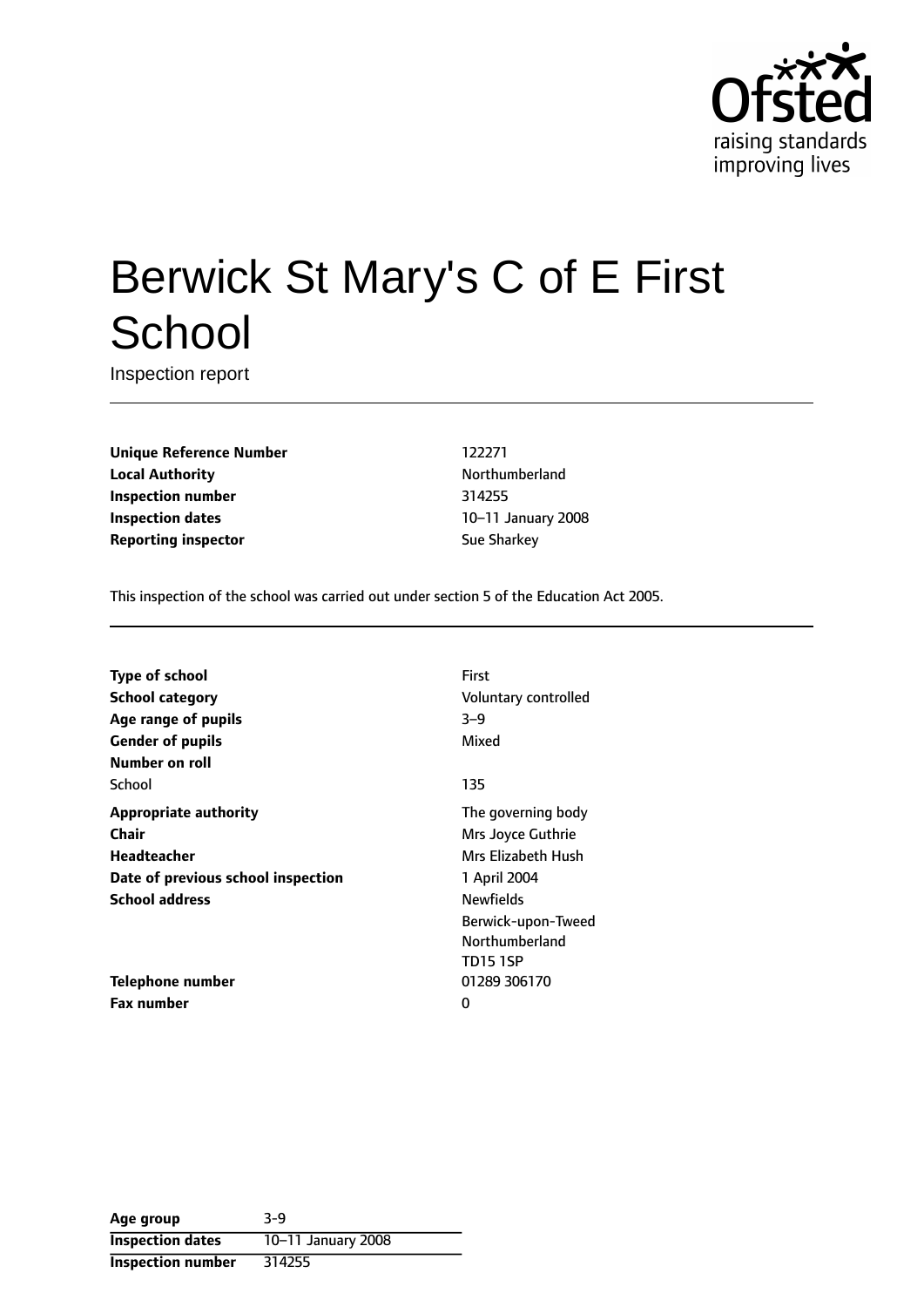.

© Crown copyright 2008

#### Website: www.ofsted.gov.uk

This document may be reproduced in whole or in part for non-commercial educational purposes, provided that the information quoted is reproduced without adaptation and the source and date of publication are stated.

Further copies of this report are obtainable from the school. Under the Education Act 2005, the school must provide a copy of this report free of charge to certain categories of people. A charge not exceeding the full cost of reproduction may be made for any other copies supplied.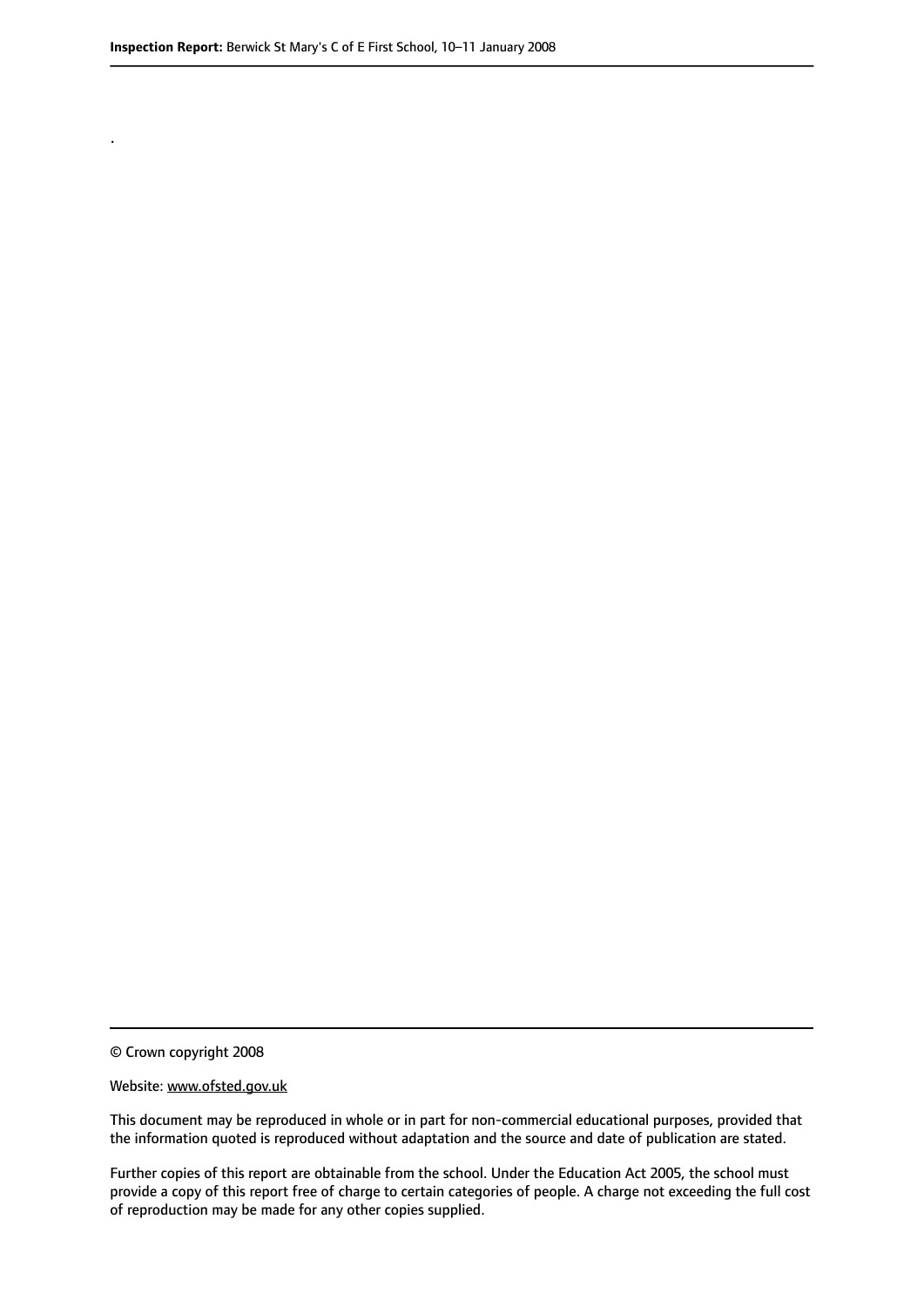# **Introduction**

The inspection was carried out by one Additional Inspector.

## **Description of the school**

Berwick St Mary's C of E is a small school on the edge of a coastal border town. The proportion of pupils entitled to free school meals is well below average and most pupils are White British. The proportion of pupils with learning difficulties and/or disabilities is below average. The number of pupils entering and leaving the school, including traveller pupils, varies from year to year but is above average. The headteacher was appointed in September 2007.

## **Key for inspection grades**

| Outstanding  |
|--------------|
| Good         |
| Satisfactory |
| Inadequate   |
|              |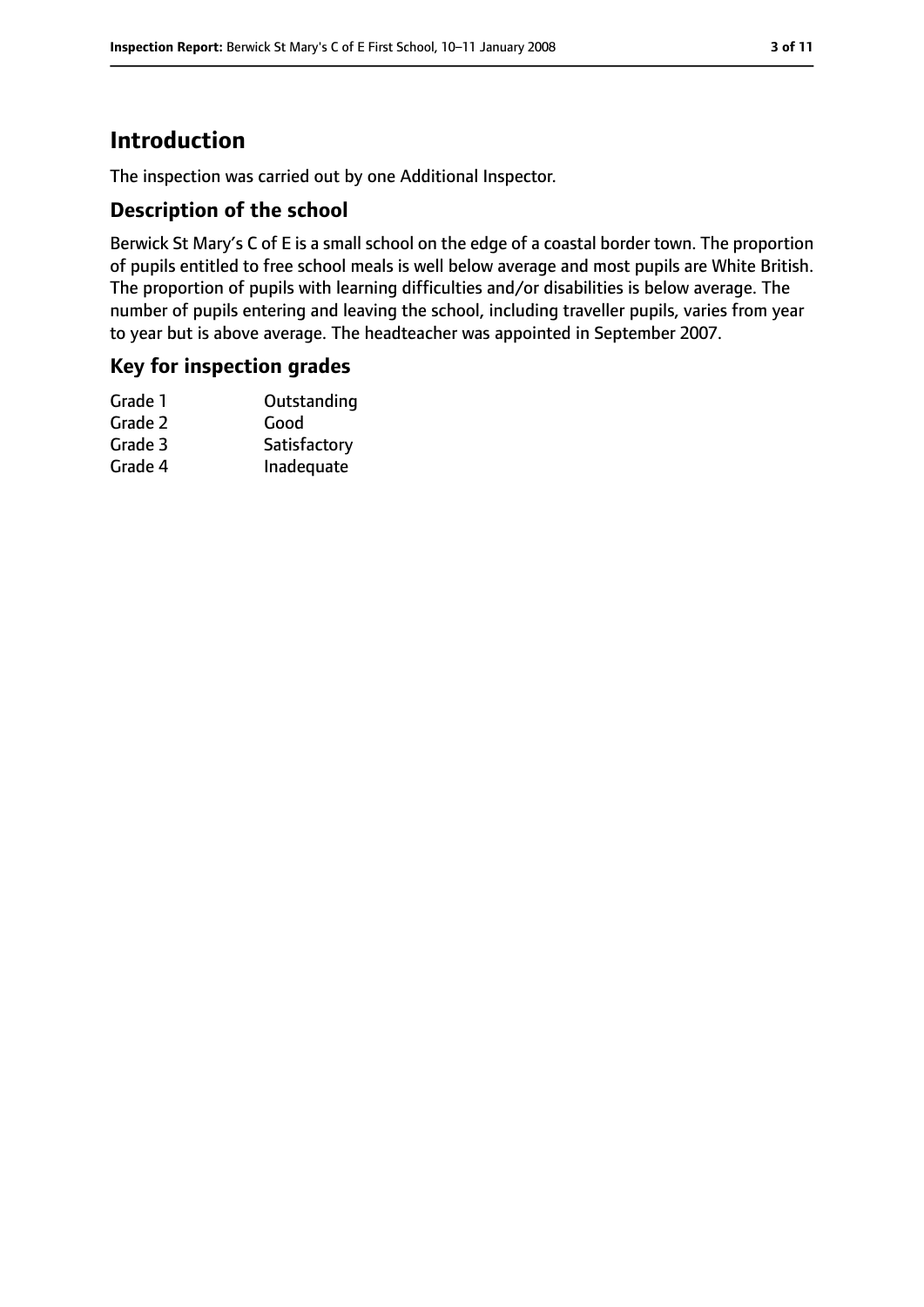# **Overall effectiveness of the school**

#### **Grade: 2**

Berwick St Mary's C of E First School provides a good quality of education and gives good value for money. It has a purposeful, caring environment in which pupils behave well and are highly motivated learners. Parents praise the school, a typical comment being, 'The staff are kind and approachable and interested in the children doing well.' Pupils say they enjoy coming to school because lessons are interesting, there are different activities and teachers help them to improve. The skills and confidence that pupils develop ensure that they are well prepared for their next stage in education and for the future.

The pupils make good progress and their achievement is good. Standards are above the national averages for pupils at the end of Year 2 and good progress continues through Key Stage 2. When the pupils leave the school at the end of Year 4 they have achieved well and standards in English, mathematics and science are above those expected for pupils of their age. Pupils with learning difficulties and/or disabilities make good progress.

Pupils' personal development and well-being, including their spiritual, moral social and cultural development, are good. They have many opportunities to contribute to the community, and are well prepared for their future life. The pupils have an excellent understanding of how to live healthy and safe lifestyles. Attendance is satisfactory. Good relationships between staff and pupils underpin the good behaviour seen throughout the school.

Teaching and learning are good. Pupils' achievement across the school is good because of the quality of teaching. Lessons are well planned and learning activities meet the pupils' needs. Marking, however, is not used as well as it could be. This leads to missed opportunities to extend learning and guide pupils so that they know exactly what to do to improve. The school is good at meeting the needs of pupils with learning difficulties and/or disabilities. Teaching assistants offer particularly good support, especially for those with learning difficulties. The curriculum is good and supports teaching and learning well. Many visits made locally and further afield, as well as visitors and extra-curricular activities, help to make learning exciting so that pupils want to learn. Pupils have the opportunity to learn French and German, which they find fun and therefore learn with confidence.

Leadership and management at all levels are good. The headteacher and senior staff are new to their roles but have a clear picture of what the school needs to do to improve; however formal procedures for school self-evaluation are lacking. Good team spirit among the staff ensures that everyone's ideas are valued. The governors provide effective guidance and keep a good balance between offering support to the school and challenging it to do even better. The school has made good progresssince the last inspection and has a good capacity to improve.

### **Effectiveness of the Foundation Stage**

#### **Grade: 2**

Children enter the Foundation Stage with levels of basic skills below those typical for their age. Throughout their Nursery and Reception years children make good progress so that by the end of the Foundation Stage they reach the standards expected for their age. Leadership and management of the Foundation Stage are good and ensure that adults plan well together, reflecting a clear understanding about how young children learn. As a result, children gain in confidence and independence and make particularly good progress in their personal development. They make good gains in their early skills, with teaching assistants playing a vital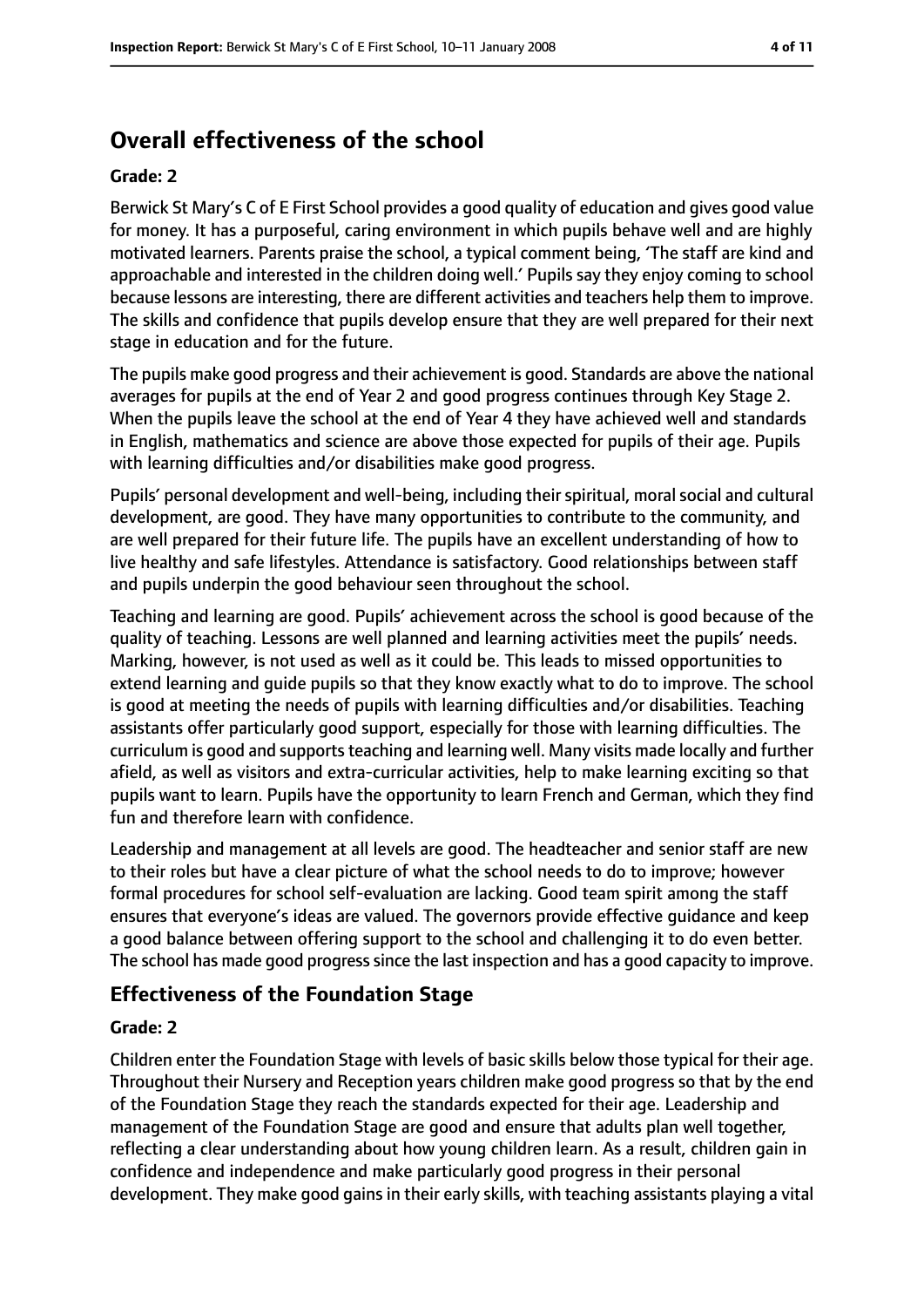role in the support and development of the children. The children behave very well and are keen to learn. They enjoy the opportunity to work outside, where they make music and have planned their own vegetable areas, as well as checking it for safety. The school has appropriate focus on extending the outdoor opportunities each day, ensuring that all children are challenged. Systems for tracking children's progress are used well so that support can be quickly put in place. Children with learning difficulties and/or disabilities make good progress because early assessment highlights their needs.

# **What the school should do to improve further**

- Establish formal procedures for recording the school's self-evaluation so that it assists the management of the school and its progress towards achieving its priorities for improvement.
- Improve teachers' marking so that pupils know what they have to do in order to move forward.

# **Achievement and standards**

#### **Grade: 2**

When pupils start in Year 1 they have reached the nationally set learning goals for the end of the Foundation Stage. They make good progress in Years 1 and 2. The school's results of assessments for pupils at the end of Year 2 in 2007 were above average overall. They were above average in reading and writing and average in mathematics. Since 2003 there has been a trend of improvement in the school's results, although the 2007 results were not quite as high as in 2006. In Years 3 and 4 pupils make further good progress and most reach and often exceed the levels expected for their ages in English, mathematics and science. Pupils with learning difficulties and/or disabilities also make good progress towards the targets set for learning.

# **Personal development and well-being**

### **Grade: 2**

Personal development and well-being are good. This is a happy school where pupils say they feel safe and secure because the school has rules that are fair and teachers watch carefully during the day. The pupils enjoy good relationships at all levels within the school and thoroughly enjoy learning because of the effective teaching and variety of learning opportunities on offer. Pupils actively try to keep themselves fit through regular exercise in school and through healthy eating. Pupils have an excellent understanding of these aspects of their development. Attendance is satisfactory; the school is working with parents to raise attendance. Pupils contribute to the wider community through their support of local and national charities and through good links with the church. The school council is in its early stages but enables pupils to gain an understanding of citizenship. Pupils feel their views are heard through the school council and are pleased to see their suggestions, such as the reorganisation of playtime activities to accommodate football, being implemented. Spiritual, moral, social and cultural aspects of their development are very good and pupils learn about different faiths as well as cultural traditions such as Scottish Burns night. Their behaviour in lessons and around the school is good.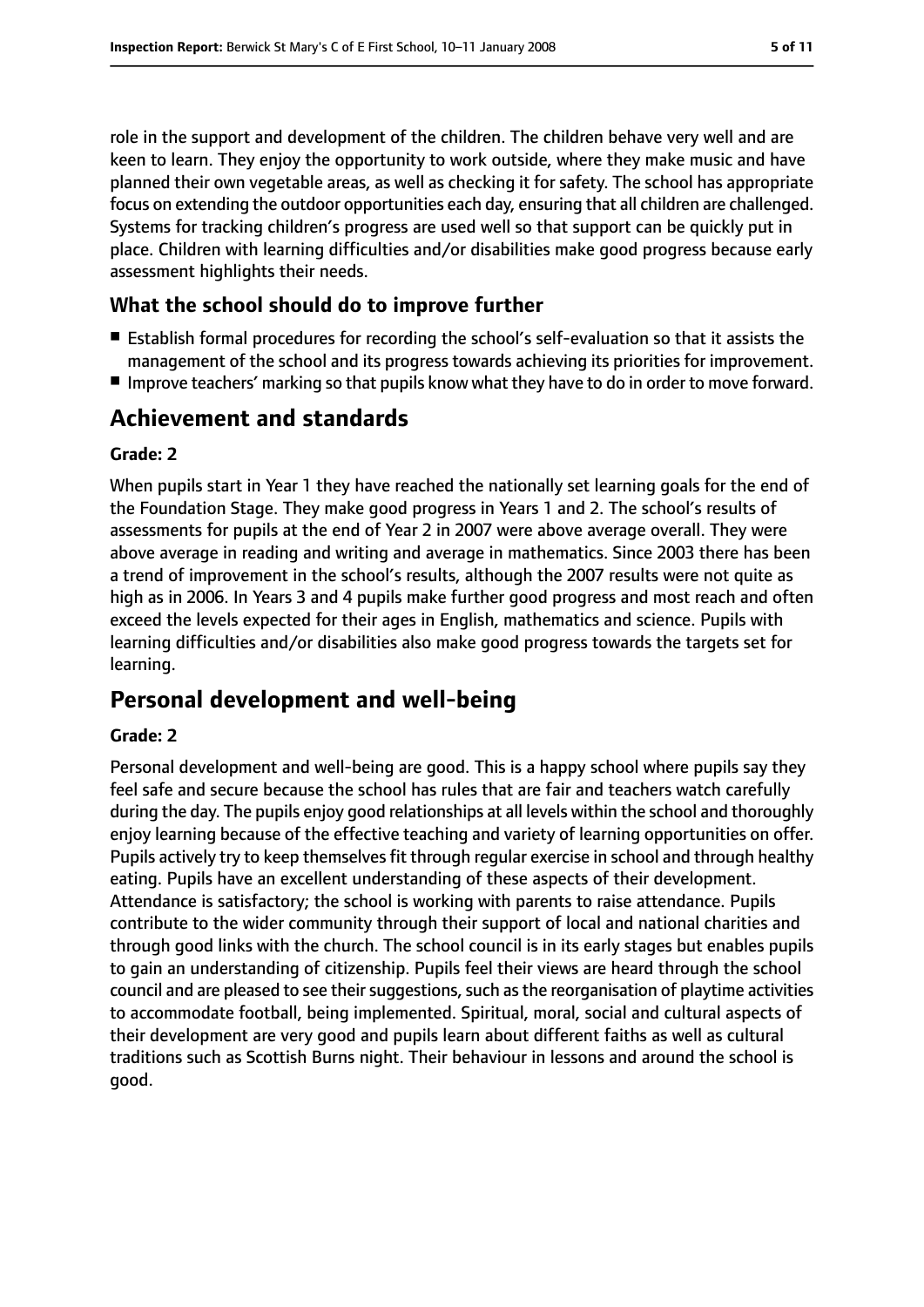# **Quality of provision**

# **Teaching and learning**

#### **Grade: 2**

Teaching and learning are good. In all lessons, the very good relationships staff have with their pupils ensure pupils behave well and have good attitudes to their work. Teaching is enhanced by the welcoming, well-resourced classrooms, which support learning effectively. Pupils make good progress because the staff plan work well to meet their needs. This planning is based on accurate assessment of pupils' progress so that the work is challenging for different groups. This is particularly important as pupils are taught in mixed-age classes. The marking of pupils' work is generally effective, but not all marking explains to pupils how they can improve their work. In lessons, the provision for pupils with learning difficulties is good, enhanced by the contribution of teaching assistants, and accounts for their good progress.

### **Curriculum and other activities**

#### **Grade: 2**

The school provides a good curriculum. It meets requirements and takes account of national initiatives and guidance. It responds successfully to the challenge of mixed-age classes. This includes grouping pupils according to ability. Staff promote pupils' personal development successfully, as well as teaching the basic curriculum of English, mathematics and science. This leads to good achievements across the school. Pupils have the opportunity to learn many extra subjects. These range from photography to guitar and include sport. Pupils have exciting opportunities to visit theatres and museums, and a visitor from India helped to enrich art and writing. Art work displayed throughout the school is good and shows clever use of a wide range of materials. Teachers integrate some subjects together successfully, but this is not yet developed as creatively as it might be to include different subjects and exploit the links between them. Excellent links with the community contribute much to children's learning.

### **Care, guidance and support**

#### **Grade: 2**

The school takes good care of its pupils and all the required procedures for safeguarding, including child protection, are in place. The personal care and support offered by the school are recognised and valued by pupils and parents and are very effective. This contributes to the good academic and personal development of pupils. The tracking of children's academic progress is good. It is used to plan further work and improvements in the school's provision, although marking is not as effective in guiding pupils to make even better progress. The school makes good use of outside help to support pupils and maintains good links with schools in the town. Provision for pupils with learning difficulties is carefully managed and effective.

## **Leadership and management**

#### **Grade: 2**

Leadership and management are good. The headteacher and senior leadership team work together very effectively. In her early days of leading the school, the headteacher is too modest in her evaluation of how things stand. All leaders and managers know the school well, but procedures for recording this more formally are lacking. Subject leaders have a good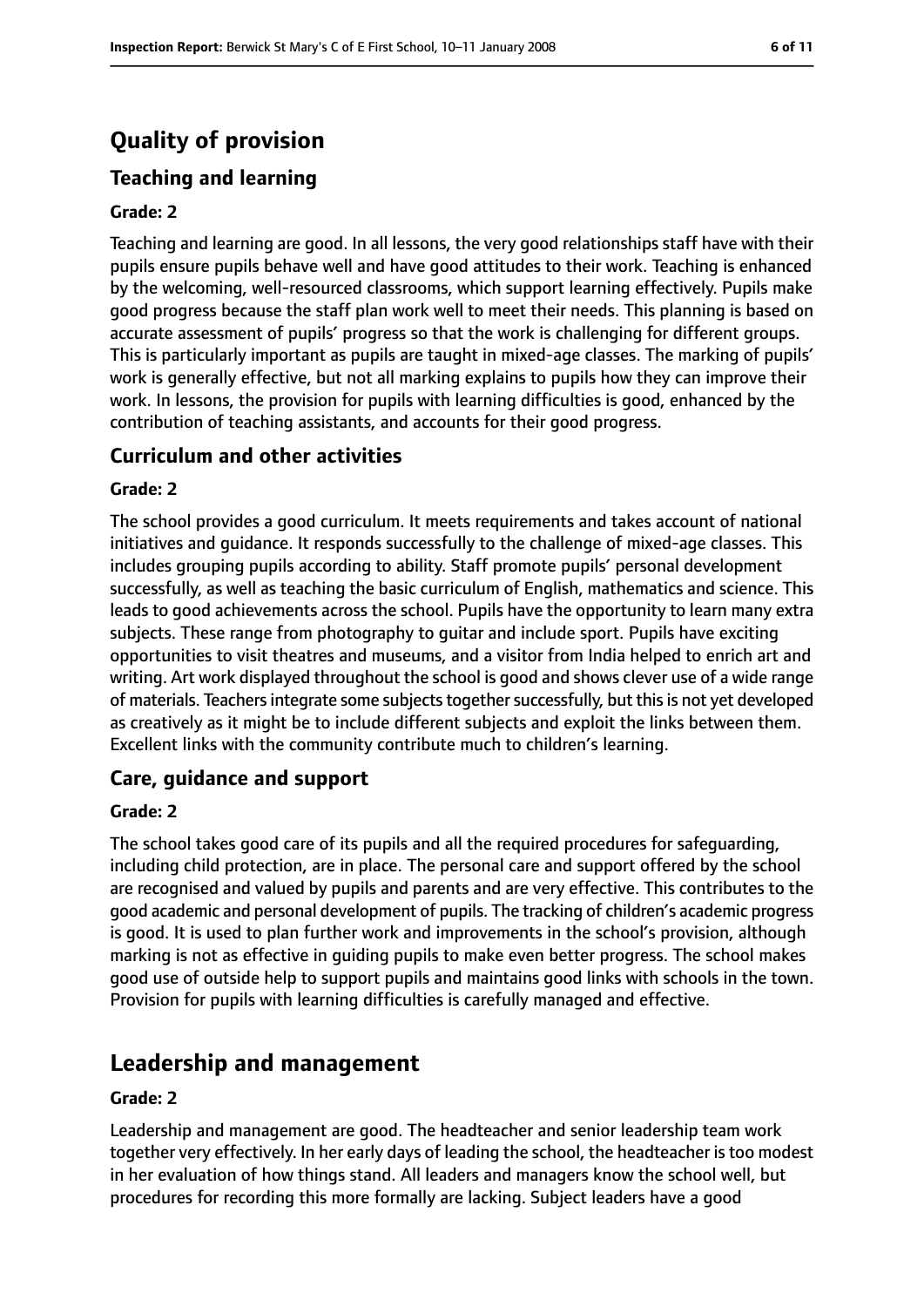understanding of their subjects and carry out their role well in monitoring, tracking pupils' progress and planning for school improvement. Leaders check standards and provision thoroughly through monitoring and introduce appropriate strategies to tackle any weaknesses. This is exemplified by the rapid action taken by the school in response to the slight dip in standards in 2007. Governance is good. The governors are well informed about all aspects of school life and discharge their responsibilities efficiently.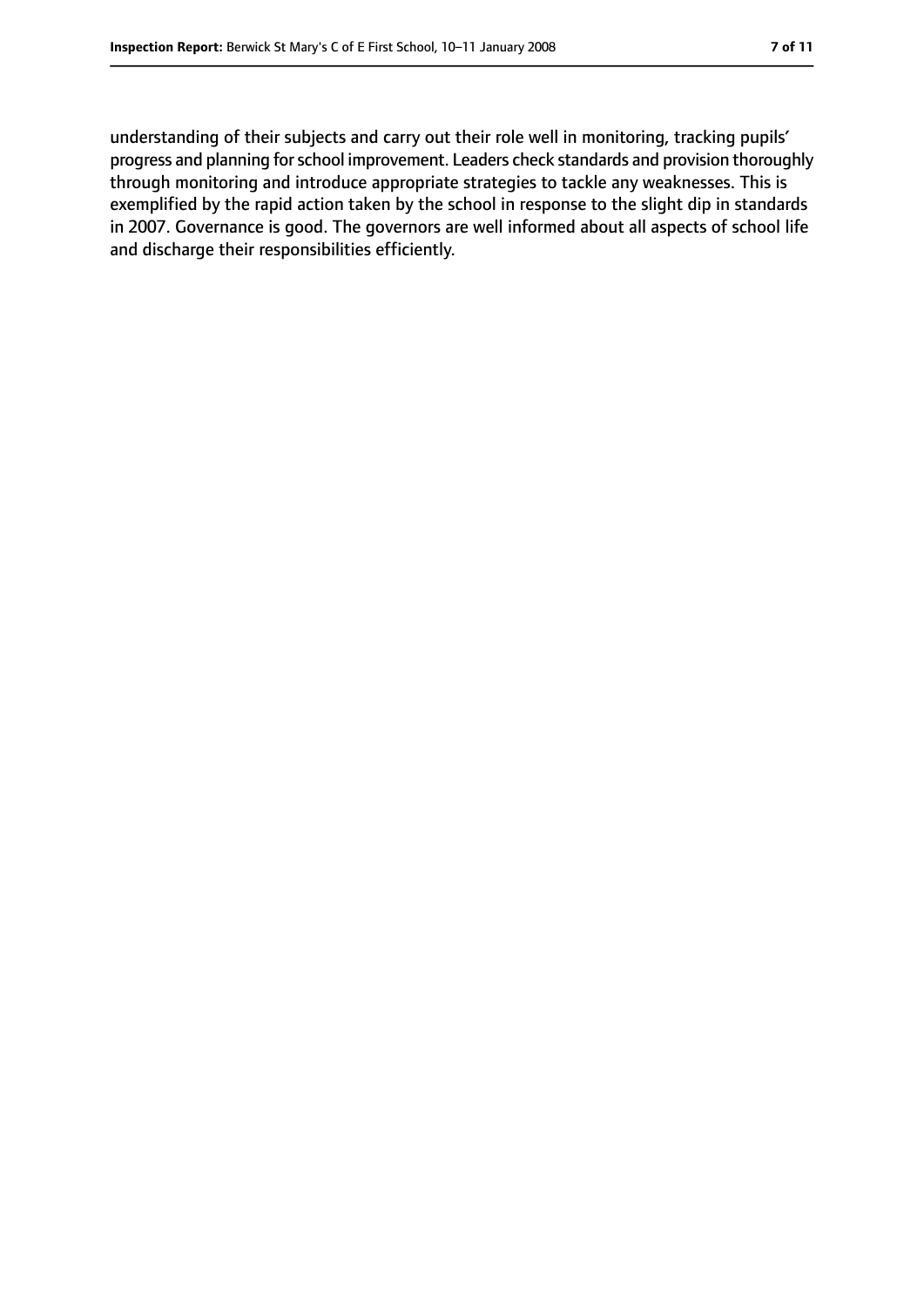**Any complaints about the inspection or the report should be made following the procedures set out in the guidance 'Complaints about school inspection', which is available from Ofsted's website: www.ofsted.gov.uk.**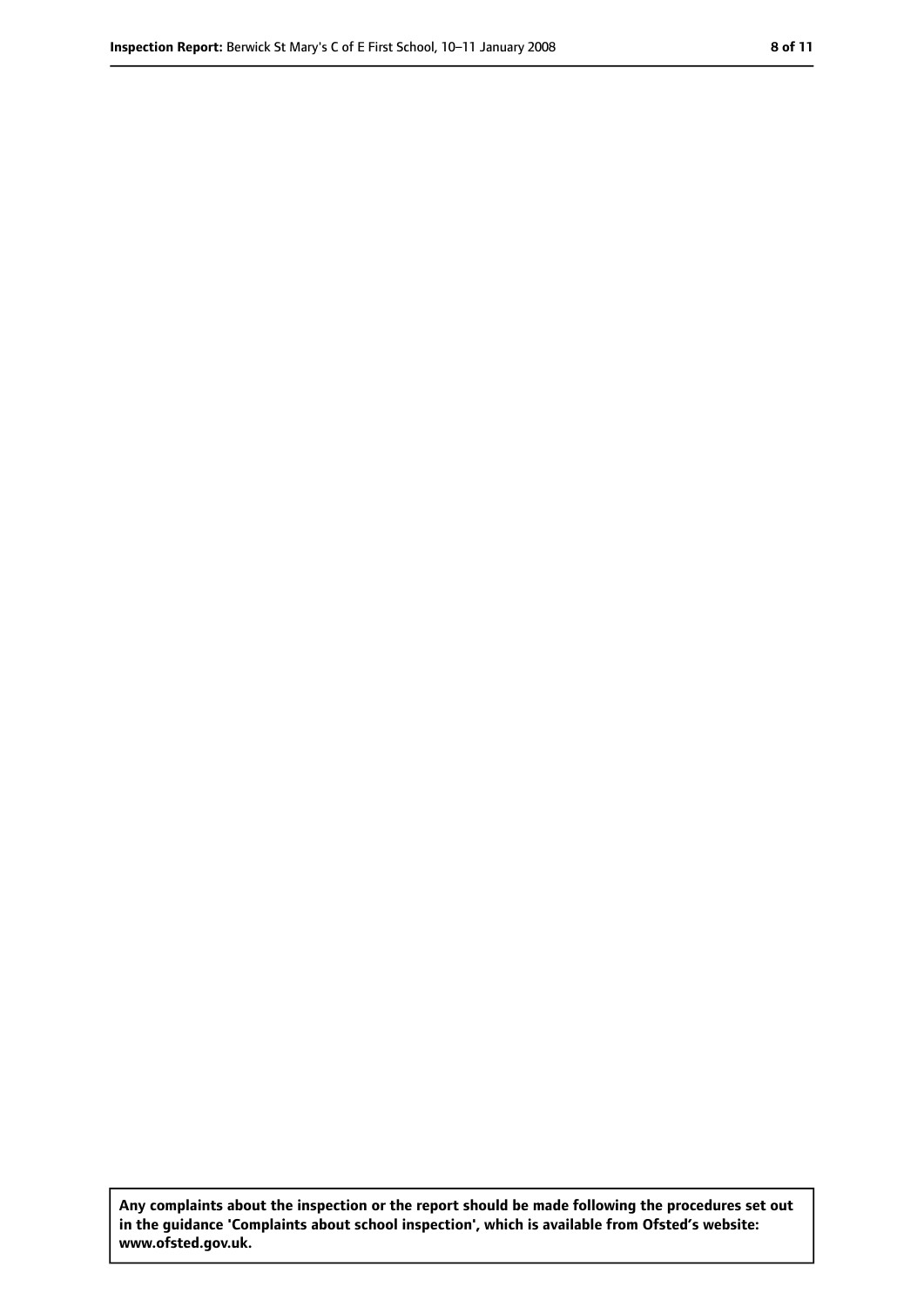# **Inspection judgements**

| $^{\backprime}$ Key to judgements: grade 1 is outstanding, grade 2 good, grade 3 satisfactory, and | <b>School</b>  |
|----------------------------------------------------------------------------------------------------|----------------|
| arade 4 inadeguate                                                                                 | <b>Overall</b> |

# **Overall effectiveness**

| How effective, efficient and inclusive is the provision of education, integrated<br>care and any extended services in meeting the needs of learners? |     |
|------------------------------------------------------------------------------------------------------------------------------------------------------|-----|
| Effective steps have been taken to promote improvement since the last<br>inspection                                                                  | Yes |
| How well does the school work in partnership with others to promote learners'<br>well-being?                                                         |     |
| The effectiveness of the Foundation Stage                                                                                                            |     |
| The capacity to make any necessary improvements                                                                                                      |     |

## **Achievement and standards**

| How well do learners achieve?                                                                               |  |
|-------------------------------------------------------------------------------------------------------------|--|
| The standards <sup>1</sup> reached by learners                                                              |  |
| How well learners make progress, taking account of any significant variations between<br>groups of learners |  |
| How well learners with learning difficulties and disabilities make progress                                 |  |

## **Personal development and well-being**

| How good is the overall personal development and well-being of the<br>learners?                                  |  |
|------------------------------------------------------------------------------------------------------------------|--|
| The extent of learners' spiritual, moral, social and cultural development                                        |  |
| The extent to which learners adopt healthy lifestyles                                                            |  |
| The extent to which learners adopt safe practices                                                                |  |
| How well learners enjoy their education                                                                          |  |
| The attendance of learners                                                                                       |  |
| The behaviour of learners                                                                                        |  |
| The extent to which learners make a positive contribution to the community                                       |  |
| How well learners develop workplace and other skills that will contribute to<br>their future economic well-being |  |

## **The quality of provision**

| How effective are teaching and learning in meeting the full range of the<br>learners' needs?          |  |
|-------------------------------------------------------------------------------------------------------|--|
| How well do the curriculum and other activities meet the range of needs<br>and interests of learners? |  |
| How well are learners cared for, guided and supported?                                                |  |

#### **Annex A**

 $^1$  Grade 1 - Exceptionally and consistently high; Grade 2 - Generally above average with none significantly below average; Grade 3 - Broadly average to below average; Grade 4 - Exceptionally low.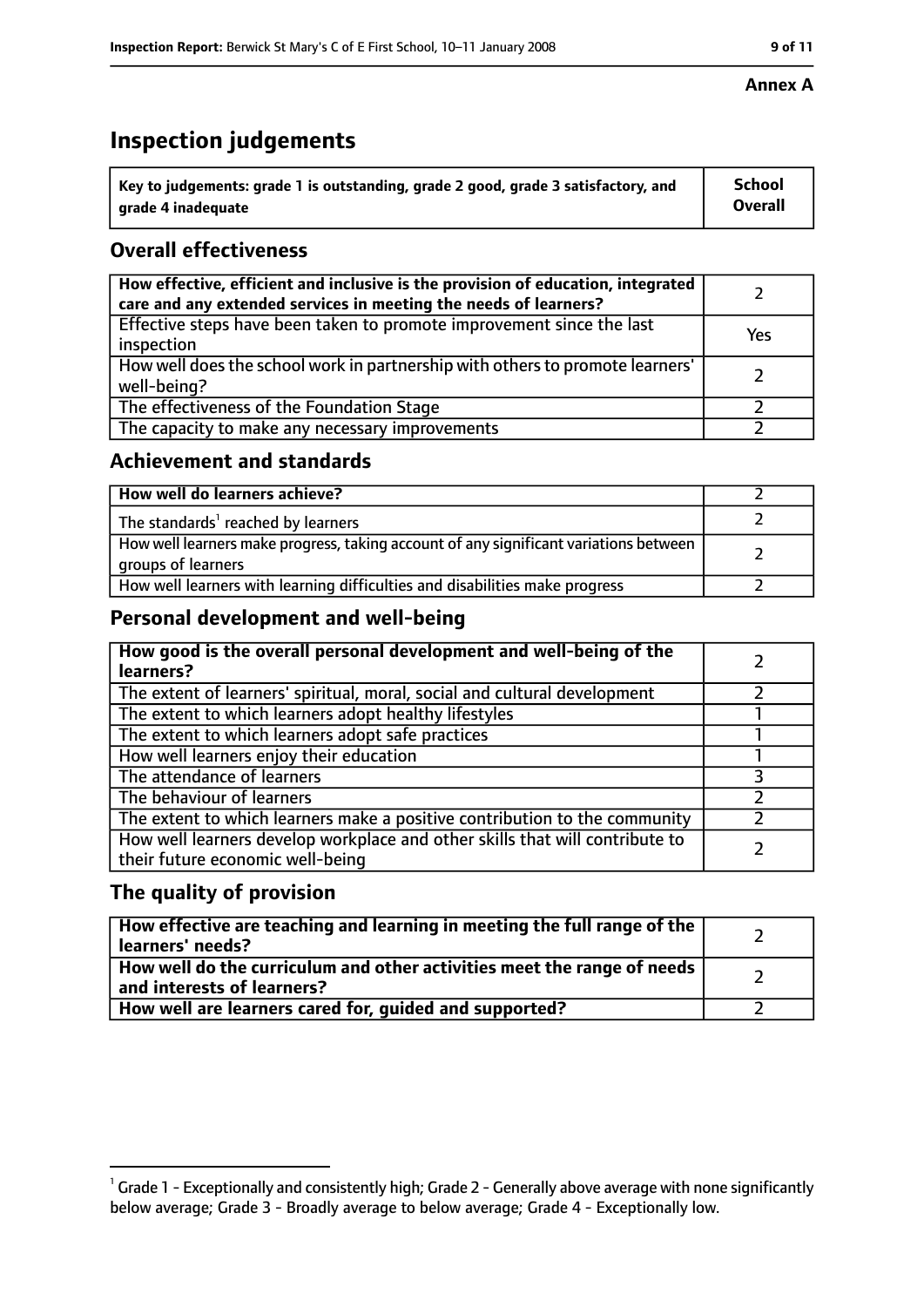#### **Annex A**

# **Leadership and management**

| How effective are leadership and management in raising achievement              |     |
|---------------------------------------------------------------------------------|-----|
| and supporting all learners?                                                    |     |
| How effectively leaders and managers at all levels set clear direction leading  |     |
| to improvement and promote high quality of care and education                   |     |
| How effectively leaders and managers use challenging targets to raise standards |     |
| The effectiveness of the school's self-evaluation                               | 3   |
| How well equality of opportunity is promoted and discrimination tackled so      |     |
| that all learners achieve as well as they can                                   |     |
| How effectively and efficiently resources, including staff, are deployed to     | 7   |
| achieve value for money                                                         |     |
| The extent to which governors and other supervisory boards discharge their      |     |
| responsibilities                                                                |     |
| Do procedures for safequarding learners meet current government                 | Yes |
| requirements?                                                                   |     |
| Does this school require special measures?                                      | No  |
| Does this school require a notice to improve?                                   | No  |